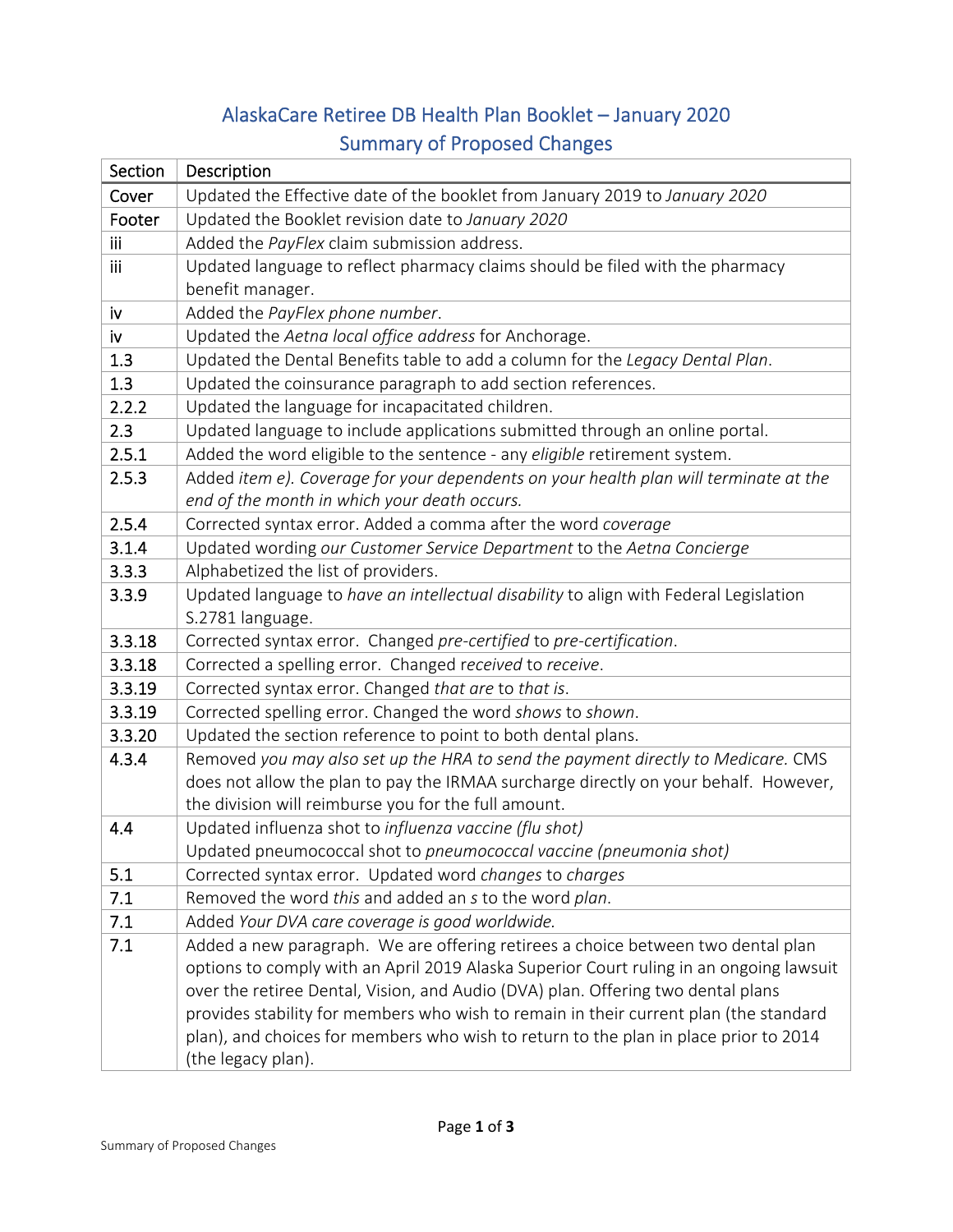| Section | Description                                                                                                                |
|---------|----------------------------------------------------------------------------------------------------------------------------|
|         | The State has determined it will appeal the Superior Court's ruling. The final outcome                                     |
|         | of the appeal may necessitate changes. The Division of Retirement and Benefits will                                        |
|         | work to keep retirees informed.                                                                                            |
| 7.5.4   | Corrected syntax error. Changed occurs to occur.                                                                           |
| 7.6     | Updated language to indicate you may also increase coverage within 120 days after                                          |
|         | becoming the legal, court appointed guardian of a dependent child. Updated language                                        |
|         | to indicate if you don't enroll timely, you will have an annual opportunity to update                                      |
|         | your dependents dental coverage.                                                                                           |
| 8       | Updated the title to STANDARD DENTAL PLAN BENEFITS                                                                         |
|         | Added a bullet for the last item in the benefit list.                                                                      |
|         | Pays up to \$2,000 of covered expenses per person per year.                                                                |
| 8.1.4   | Added for the geographic area where the service is furnished, to the language for out of                                   |
|         | network dentists in the State                                                                                              |
| 8.1.4   | Added 75% of the 80th percentile of the prevailing charge rate for the geographic area                                     |
|         | where the service is furnished as determined by Delta Dental in accordance with its                                        |
|         | reimbursement policies; to the language for out of network dentists out of State.                                          |
| 8.2.5   | Updated covered expenses are paid from 50% to 100%. The percentage was listed                                              |
|         | incorrectly in the booklet, the administration of this benefit is at 100%.                                                 |
| 8.2.5   | Corrected syntax error. Added word - enrolling in this program                                                             |
| 9       | Added the Dental section from the 2013 booklet. No change to the language in this<br>section was made.                     |
| 10.3    |                                                                                                                            |
|         | Formatting change. Bullet h) was mistakenly split into two bullets. Combined the<br>information back into a single bullet. |
| 11.1.2  | Corrected syntax error. Removed the word consisting.                                                                       |
| 12.2    | Updated the language to when you receive services at the hospital, if you provide your                                     |
|         | health identification card, the.                                                                                           |
| 12.14.3 | Corrected spelling error. Added a dash between 48-hour.                                                                    |
| 12.9    | Updated participant account to member identification.                                                                      |
| 13.5    | Corrected spelling error. Removed dash between duly qualified.                                                             |
| 14.1.1  | Formatting change. The paragraph in the last bullet was mistakenly split into two                                          |
|         | bullets. Combined the information back into a single bullet.                                                               |
| 16.7    | Corrected syntax error. Added a comma after the word approves.                                                             |
| General | Section reference links were updated to ensure they point to the correct section and                                       |
|         | are consistently formatted.                                                                                                |
| General | Formatting change. For ease of reading and locating information, many of the bulleted                                      |
|         | lists were updated to numbered lists.                                                                                      |
| General | The Table of Contents and the Index were updated.                                                                          |